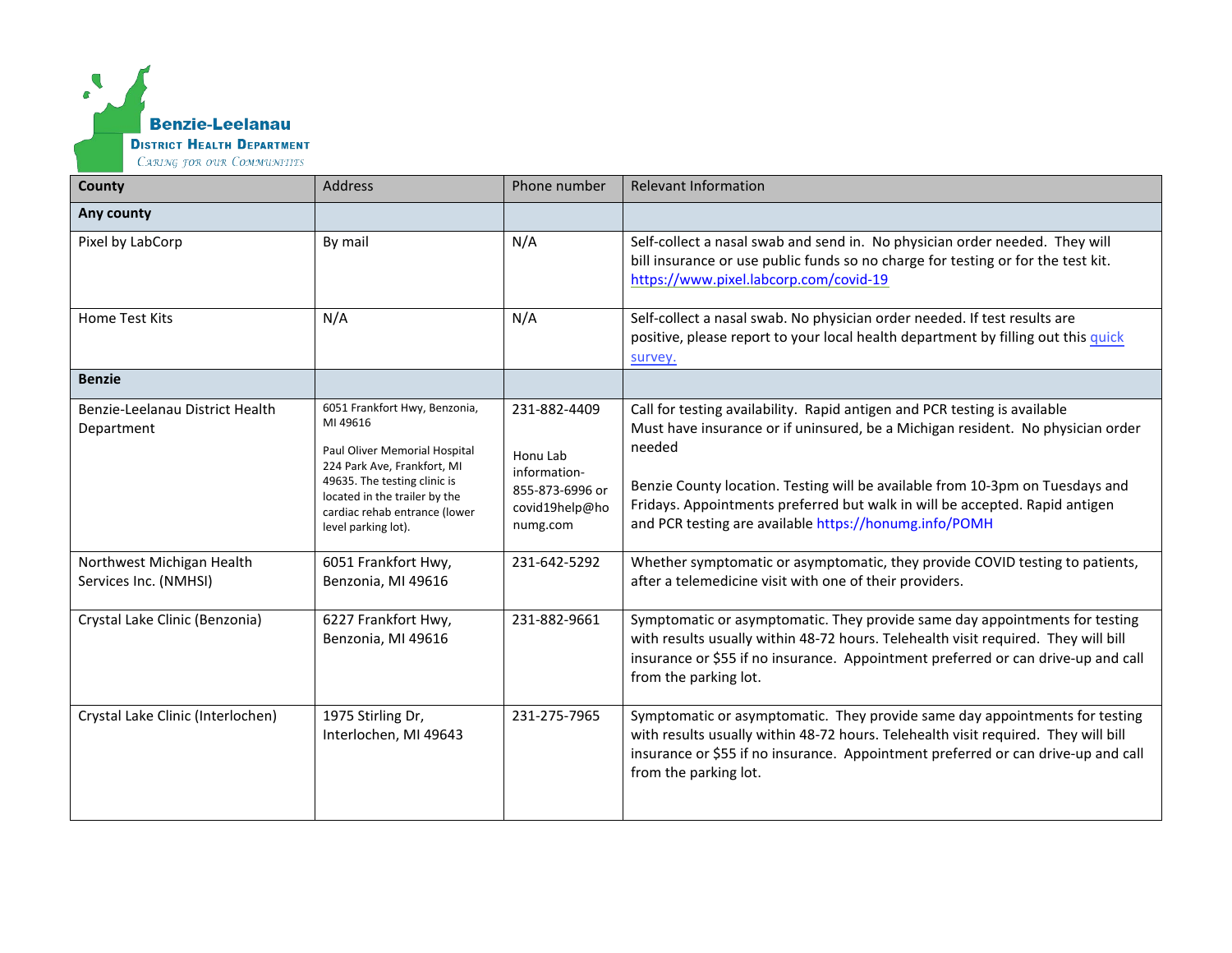

| Leelanau                                                          |                                                                     |                                                                           |                                                                                                                                                                                                                                                                                                                                                                                                                                                                                                                                                                                                            |
|-------------------------------------------------------------------|---------------------------------------------------------------------|---------------------------------------------------------------------------|------------------------------------------------------------------------------------------------------------------------------------------------------------------------------------------------------------------------------------------------------------------------------------------------------------------------------------------------------------------------------------------------------------------------------------------------------------------------------------------------------------------------------------------------------------------------------------------------------------|
| Benzie-Leelanau District Health<br>Department (Lake Leelanau)     | 7401 E. Duck Lake Rd,<br>Lake Leelanau, MI 49653                    | 231-256-0200                                                              | Call for testing availability. Rapid antigen and PCR testing is available.<br>Must have insurance or if uninsured, be a Michigan resident. No physician order<br>needed                                                                                                                                                                                                                                                                                                                                                                                                                                    |
| Benzie-Leelanau District Health<br>Department (Lake Leelanau)     | Or VFW Post 7731<br>7475 E Duck Lake Rd, Lake<br>Leelanau, MI 49653 | Honu Lab<br>information-<br>855-873-6996 or<br>covid19help@ho<br>numg.com | VFW Post 7731-Lake Leelanau location will be available from 10-3pm on<br>Mondays and Thursdays. Appointments preferred but walk in will be accepted.<br>Rapid antigen and PCR testing are available.<br>https://honumg.info/VFWHall                                                                                                                                                                                                                                                                                                                                                                        |
| Northwest Michigan Health Service,<br>Inc (Traverse City)         | 10767 E Traverse Hwy Ste<br>B, Traverse City, MI 49684              | 231-642-5292                                                              | Whether symptomatic or asymptomatic, they provide COVID testing to patients,<br>after a telemedicine visit with one of their providers.                                                                                                                                                                                                                                                                                                                                                                                                                                                                    |
| <b>Grand Traverse</b>                                             |                                                                     |                                                                           |                                                                                                                                                                                                                                                                                                                                                                                                                                                                                                                                                                                                            |
| <b>Foster Family Community Health</b><br>Center (Munson facility) | 550 Munson Ave, Traverse<br>City, MI 49686                          | 231-935-9269                                                              | Physician Order needed. Physician sends them the order and they will call the<br>patient to schedule the appointment. Patients are to stay in their car and call upon<br>arrival. Someone will come out to patient's car to obtain specimen.<br>Munson Healthcare Urgent Care/Walk-in Clinic locations are offering rapid antigen<br>and PCR testing for individuals with or without COVID-19 symptoms for those who<br>returning to work or school, sports, and travel requirements.<br>https://www.munsonhealthcare.org/services/community-health/covid19/mobile-<br>curbside-covid-19-testing-locations |
| <b>Grand Traverse County Health</b><br>Department                 | 2600 LaFranier Road,<br>Traverse City, MI 49686                     | 231-995-6111                                                              | To schedule an appointment, click here.                                                                                                                                                                                                                                                                                                                                                                                                                                                                                                                                                                    |
| The Walk-in Clinic                                                | 3074 US-31, Traverse City,<br>MI 49684                              | 231-929-1234                                                              | Schedule online www.thewalkinclinic.biz                                                                                                                                                                                                                                                                                                                                                                                                                                                                                                                                                                    |
| Crystal Lake Clinic (Traverse City)                               | 5191 Rosewood Dr,<br>Traverse City, MI 49684                        | 231-922-0667                                                              | Symptomatic or asymptomatic. They provide same day appointments for testing<br>with results usually within 48-72 hours. Telehealth visit required. They will bill<br>insurance or \$55 if no insurance. Appointment preferred or can drive-up and call<br>from the parking lot.                                                                                                                                                                                                                                                                                                                            |